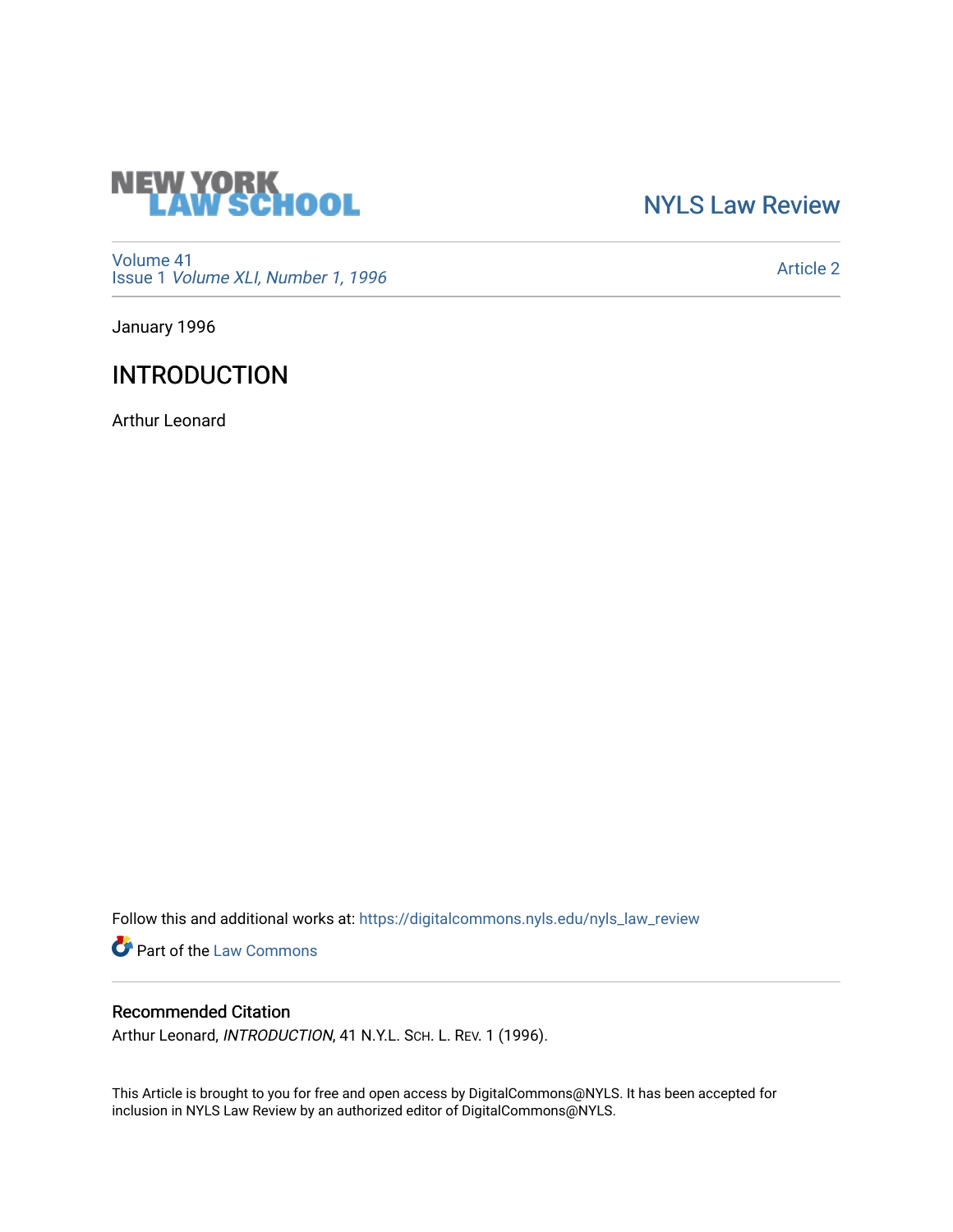### SYMPOSIUM: **JOB** RESTRICTIONS **AND DISCLOSURE REQUIREMENTS** FOR HIV-INFECTED HEALTH CARE **PROFESSIONALS:** WHOSE PRIVACY IS IT ANYWAY?

#### **INTRODUCTION**

### ARTHUR S. LEONARD'

The *New York Law School Law Review's* Symposium on *Job Restrictions and Disclosure Requirements for HIV-Infected Health Care Professionals: Whose Privacy Is It Anyway?* was held on March 22, **1996,** at a time when recent federal court decisions emphasized the importance of this recurring question. As a precursor to the Symposium, the **Ad** Hoc Committee on AIDS of the Association of the Bar of the City of New York, of which I was a member, conducted a thorough discussion of the issue and prepared a formal report, which was published shortly after the Symposium was held and is reprinted as part of this Symposium issue with the permission of the Association of the Bar.'

The purpose of the Symposium was to bring together a panel of experts whose professional roles gave them contrasting perspectives, to confront them with a hypothetical scenario, and to stimulate an exchange of views in the hope that some light could be cast upon the problem. The participants included Michael Closen,<sup>2</sup> a law professor and attorney who has represented the patients of an HIV-infected health care worker; Marc Elovitz,3 a civil rights attorney who represents and counsels HIV-infected health care workers; Norton Spritz,<sup>4</sup> a physician and attorney who serves

**1. Ad** Hoc Comm. on AIDS, Association of the Bar of the City of N.Y., *HV-Infected Health Care Workers and Employment Discrimination Law, reprinted in 41* N.Y.L. ScH. L. REV. **151 (1996).**

2. Michael Closen is a Professor of Law at John Marshall Law School where he has been a member of the faculty since **1976.**

**3.** Marc Elovitz was Staff Counsel for the American Civil Liberties Union's **AIDS** Project, **1993-1996.** He has been a member of the AIDS Committee of the Association of the Bar of the City of New York since **1993.**

4. Dr. Spritz is Chief of the Medical Service at the New York Veterans Administration Medical Center and Professor of Medicine at New York University Medical Center. He is also presently Attending Physician at Tisch Hospital, New York, Visiting Physician in Medicine at Bellevue Hospital, New York, and an Adjunct

**<sup>\*</sup>** Arthur **S.** Leonard is Professor of Law, New York Law School, founding co-chair of the Special Committee on Lesbians and Gay Men in the Legal Profession of the Association of the Bar of the City of **New** York, and founding and continuing member of the Association Committee on **AIDS** and the Law.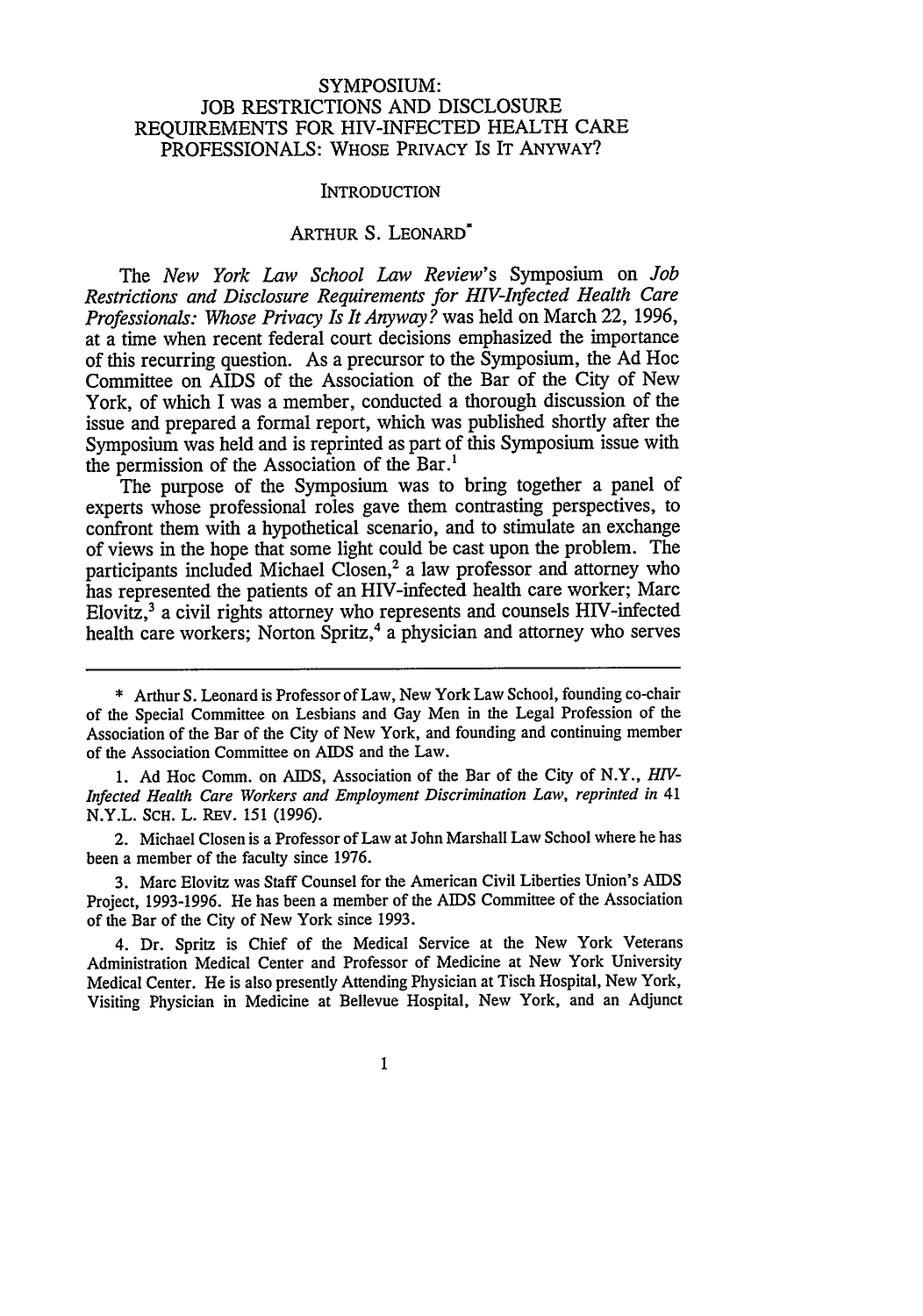as Chief of Medical Services at a large government hospital with a heavy AIDS caseload; and Kathryn Meyer, $\frac{5}{3}$  an attorney who serves as chief inhouse legal counsel for a large private hospital with a heavy AIDS caseload. The discussion was spirited and well-informed; it generated an additional lengthy article from Professor Closen<sup>6</sup> and a pointed rebuttal from Mr. Elovitz.7 Also included in this Symposium package is a bibliography of recent law review articles on the topic.<sup>8</sup>

In light of the tenor of Mr. Elovitz's response to Professor Closen's article, a few words are in order concerning the value of this Symposium. Mr. Elovitz argues that "the issue of restrictions on health care workers with HIV" is not "a legitimate subject of debate" because "there is no evidence to support a significant risk of transmission of HIV to patients."<sup>9</sup> Professor Closen argues at some length that a knowledge of the nature of HIV and the risks inherent in surgical practice provide sufficient basis for the decisions reached by appellate courts that have considered the issue, and which have upheld restrictions on practice by HIV-infected health care workers who perform invasive procedures.<sup>10</sup>

The history of litigation on this subject shows that active discussion is needed. Either the courts are getting it wrong or the courts are getting it right. If the courts are getting it wrong, then any discussion that serves to point out their errors is useful. But, a truly pointed discussion is unlikely to occur unless the participants include at least one well-informed individual who believes that the courts are getting it right and is prepared to articulate and argue a rationale for that belief. If the courts are getting it right, while an overwhelming majority of the commentators are insisting that the courts are getting it wrong, an active discussion is needed to illuminate the reasons why the courts are taking a particular course and to

Associate at The Hastings Center, New York.

<sup>5.</sup> Kathryn Meyer is Senior Vice President for Legal Affairs at Beth Israel Medical Center, New York, Adjunct Professor, Brooklyn Law School, and Assistant Clinical Professor, Albert Einstein College of Medicine. She is also Chair of the Committee on Health Law of the Association of the Bar of the City of New York and a member of the New York State Task Force on Life and the Law.

<sup>6.</sup> Michael L. Closen, *HIV-AIDS, Infected Surgeons and Dentists, and the Medical Profession's Betrayal of Its Responsibility to Patients,* 41 N.Y.L. **SCH.** L. REV. 57 (1996).

<sup>7.</sup> Marc E. Elovitz, *Why the Debate on Restricting Health Care Workers with HIV Should End: A Response to Professor Closen,* 41 N.Y.L. ScH. L. REV. 141 (1996).

<sup>8.</sup> Symposium, *Job Restrictions and Disclosure Requirements for HIV-Infected Health Care Professionals: Whose Privacy Is It Anyway?,* 41 N.Y.L. **SCH.** L. REv. 5 (1996).

<sup>9.</sup> Elovitz, *supra* note 7, at 141.

<sup>10.</sup> Closen, *supra* note 6, at 57.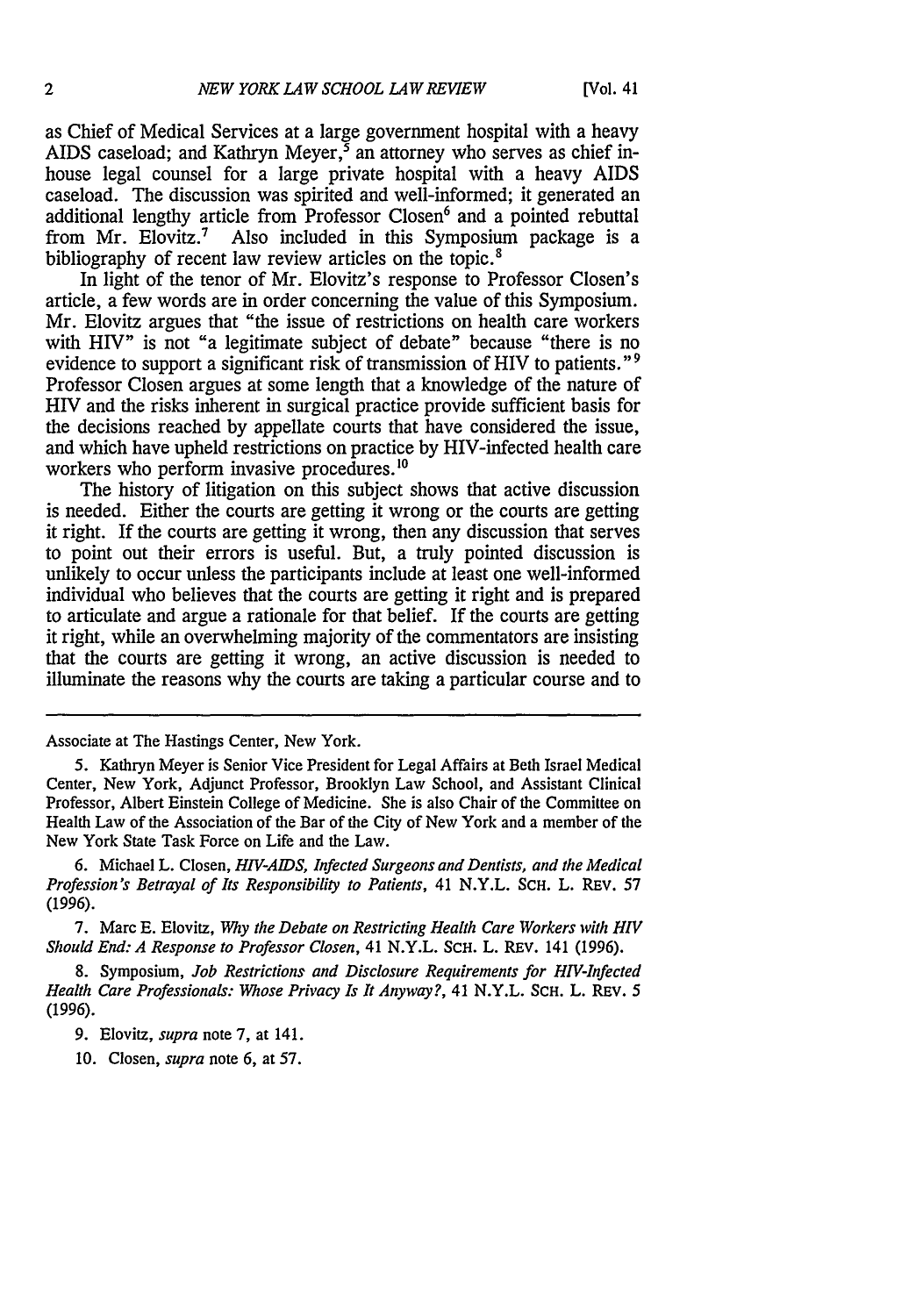answer the arguments of the commentators in an open forum where the courts' arguments can be met in robust debate.

As the edited transcript of the discussion makes clear, the different perspectives of the panelists produce starkly different visions of where the responsibility lies for dealing with the risk of HIV-transmission in the context of invasive health care procedures. Moreover, the current data on HIV-transmission has generated sharply contrasting views about the nature of that risk. As chair of the drafting subcommittee for the Bar Association Report included in this Symposium issue,<sup>11</sup> I cannot pretend to be impartial. But as part of a community of scholars, we must acknowledge the necessity of understanding the diverse viewpoints that have led to the particular combination of statutes, regulations, judicial decisions, and administrative actions that make up the present situation for HIV-infected health care workers.

Some may find Professor Closen's call for restrictions unduly strident. Others may find the views of the Bar Association Report and the other panelists, especially Mr. Elovitz's forceful arguments against restrictions, inadequately protective of patient rights. However, the debate itself does not necessarily suggest that the truth must lie somewhere between these two viewpoints; on some issues, compromise is not feasible. On the other hand, it appears that some of the panelists may endorse neither a total ban on HIV-infected health care workers' performance of all invasive procedures nor a requirement of disclosure concerning their HIV-status to patients, but, instead, a solution that involves *some* restrictions on HIVinfected health care workers who perform *some* invasive procedures. Readers are encouraged to consider the entire Symposium package before reaching their own conclusions.

**11.** Ad Hoc Comm. on AIDS, *supra* note **1.**